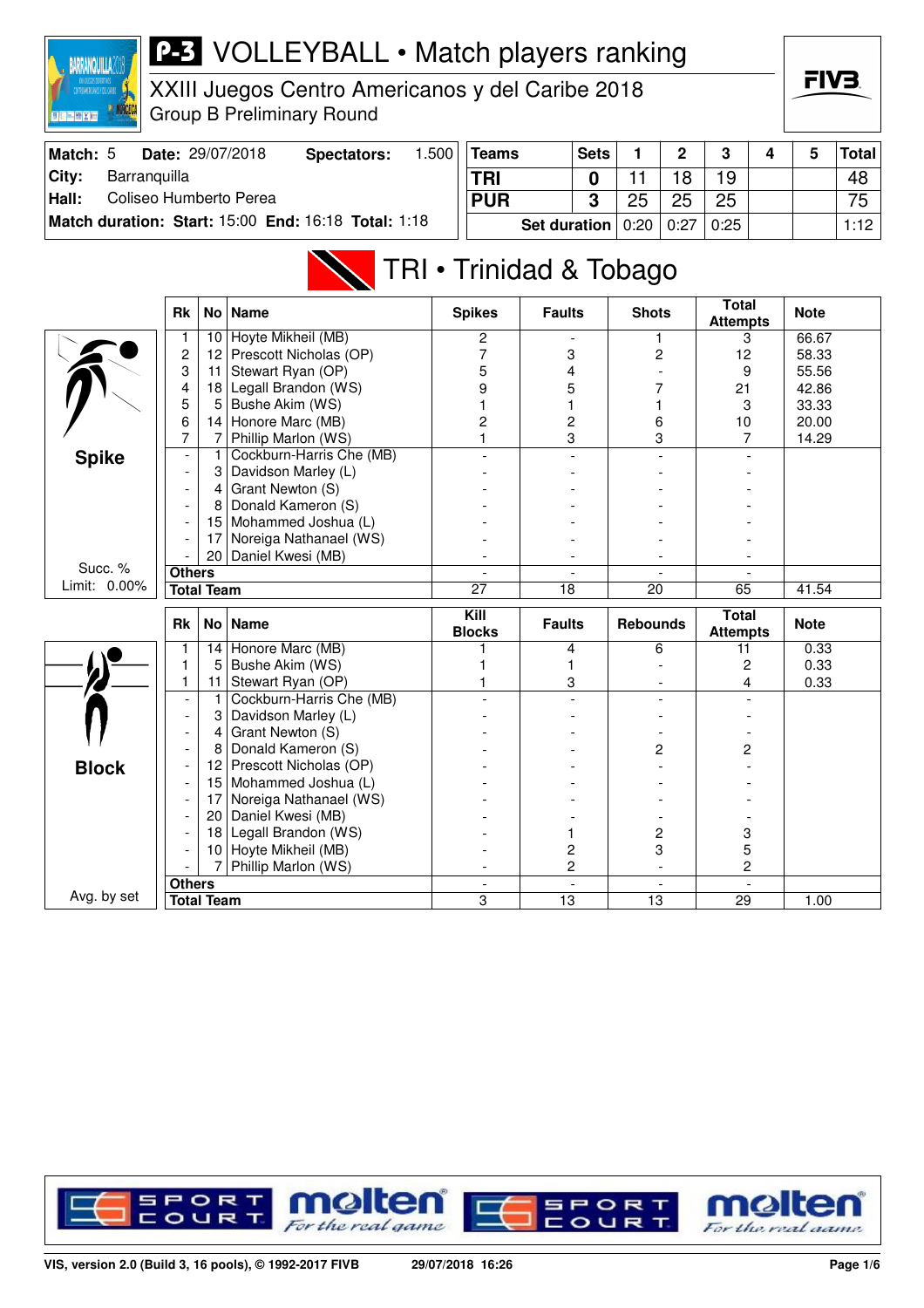

XXIII Juegos Centro Americanos y del Caribe 2018 Group B Preliminary Round



| Match: 5 | Date: 29/07/2018                                    | Spectators: | .500 | Teams                 | <b>Sets</b> |    |      | ≏    |  | Total |
|----------|-----------------------------------------------------|-------------|------|-----------------------|-------------|----|------|------|--|-------|
| City:    | Barranguilla                                        |             |      | TRI                   |             |    | 18   | 19   |  | 48    |
| Hall:    | Coliseo Humberto Perea                              |             |      | <b>PUR</b>            | ≏           | 25 |      | 25   |  | 75    |
|          | Match duration: Start: 15:00 End: 16:18 Total: 1:18 |             |      | Set duration $ 0:20 $ |             |    | 0:27 | 0:25 |  | 1:12  |

# TRI • Trinidad & Tobago

|              | <b>Rk</b>                     |                   | No   Name                 | <b>Aces</b>    | <b>Faults</b>  | <b>Serve</b><br><b>Hits</b> | <b>Total</b><br><b>Attempts</b> | <b>Note</b> |
|--------------|-------------------------------|-------------------|---------------------------|----------------|----------------|-----------------------------|---------------------------------|-------------|
|              | 1                             | 11                | Stewart Ryan (OP)         | 1              |                | $\overline{2}$              | 3                               | 0.33        |
|              |                               | 1                 | Cockburn-Harris Che (MB)  |                |                |                             |                                 |             |
|              |                               | 3                 | Davidson Marley (L)       |                |                |                             |                                 |             |
|              |                               | 4                 | Grant Newton (S)          |                |                | 2                           | 2                               |             |
|              | $\overline{\phantom{a}}$      | 5                 | Bushe Akim (WS)           |                |                | 2                           | $\overline{c}$                  |             |
|              | $\overline{\phantom{a}}$      | 7                 | Phillip Marlon (WS)       |                |                | 3                           | 3                               |             |
|              |                               | 10                | Hoyte Mikheil (MB)        |                |                | 6                           | 6                               |             |
| <b>Serve</b> | $\overline{\phantom{a}}$      | 15                | Mohammed Joshua (L)       |                |                |                             |                                 |             |
|              | $\overline{a}$                | 17                | Noreiga Nathanael (WS)    |                |                |                             |                                 |             |
|              |                               | 20                | Daniel Kwesi (MB)         |                |                |                             |                                 |             |
|              | $\overline{\phantom{a}}$      | 8                 | Donald Kameron (S)        |                |                | 9                           | 10                              |             |
|              |                               |                   | 18 Legall Brandon (WS)    |                |                | 9                           | 10                              |             |
|              |                               |                   | 14 Honore Marc (MB)       |                |                | 7                           | 8                               |             |
|              |                               |                   | 12 Prescott Nicholas (OP) |                | 2              | 4                           | 6                               |             |
|              | <b>Others</b>                 |                   |                           | $\overline{a}$ | $\overline{a}$ | $\mathbf{r}$                | $\overline{a}$                  |             |
| Avg. by set  | <b>Total Team</b>             |                   | 1                         | $\overline{5}$ | 44             | $\overline{50}$             | 0.33                            |             |
| <b>Team</b>  | Opponent errors & Team faults |                   | 17                        | 4              |                | 21                          |                                 |             |
|              | Rk                            | No <sub>1</sub>   | Name                      | <b>Digs</b>    | <b>Faults</b>  | <b>Receptions</b>           | <b>Total</b><br><b>Attempts</b> | <b>Note</b> |
|              | 1                             | 18                | Legall Brandon (WS)       | 6              | 3              |                             | 10                              | 2.00        |
|              | $\overline{c}$                | 8                 | Donald Kameron (S)        | 3              | $\overline{c}$ | 4                           | 9                               | 1.00        |
|              | $\overline{c}$                | 15                | Mohammed Joshua (L)       | 3              | 8              | 5                           | 16                              | 1.00        |
|              | 4                             | 12                | Prescott Nicholas (OP)    | 2              |                | 2                           | 5                               | 0.67        |
|              | 4                             | 14                | Honore Marc (MB)          | 2              |                |                             | 4                               | 0.67        |
|              | 6                             | 3                 | Davidson Marley (L)       |                |                |                             | 2                               | 0.33        |
|              | 6                             |                   | 5 Bushe Akim (WS)         |                |                |                             | $\overline{c}$                  | 0.33        |
| <b>Dig</b>   | $\overline{\phantom{a}}$      | $\mathbf{1}$      | Cockburn-Harris Che (MB)  |                |                |                             |                                 |             |
|              | $\overline{\phantom{a}}$      | 17                | Noreiga Nathanael (WS)    |                |                |                             |                                 |             |
|              | $\overline{\phantom{a}}$      |                   | 20 Daniel Kwesi (MB)      |                |                |                             |                                 |             |
|              |                               | 7                 | Phillip Marlon (WS)       |                | 6              | 2                           | 8                               |             |
|              | $\overline{\phantom{a}}$      | $\overline{4}$    | Grant Newton (S)          |                |                |                             |                                 |             |
|              |                               | 10                | Hoyte Mikheil (MB)        |                |                |                             |                                 |             |
|              |                               | 11                | Stewart Ryan (OP)         |                | 1              |                             | 1                               |             |
|              | <b>Others</b>                 |                   |                           | $\sim$         | $\blacksquare$ | $\sim$                      | $\overline{a}$                  |             |
| Avg. by set  |                               | <b>Total Team</b> |                           | 18             | 24             | 17                          | 59                              | 6.00        |

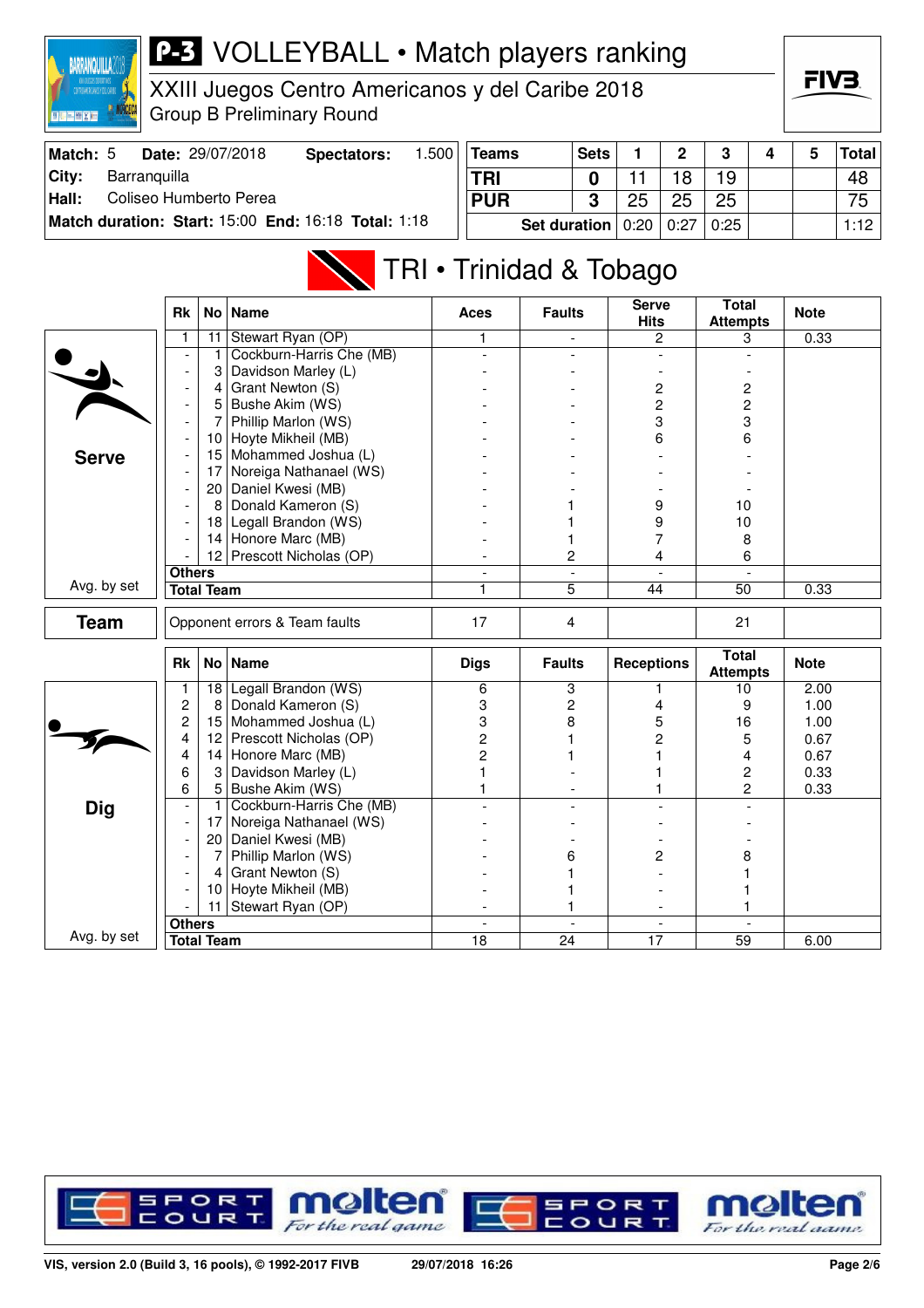

XXIII Juegos Centro Americanos y del Caribe 2018 Group B Preliminary Round

| Match: 5      | <b>Date: 29/07/2018</b>                             | Spectators: | .500 | Teams                         | <b>Sets</b> |    | $\mathbf 2$ | 3    |  | <b>Total</b> |
|---------------|-----------------------------------------------------|-------------|------|-------------------------------|-------------|----|-------------|------|--|--------------|
| City:         | Barranguilla                                        |             |      | <b>TRI</b>                    |             |    | 18          | 19   |  | 48           |
| $\vert$ Hall: | Coliseo Humberto Perea                              |             |      | <b>PUR</b>                    | ൱           | 25 | 25          | 25   |  | 75           |
|               | Match duration: Start: 15:00 End: 16:18 Total: 1:18 |             |      | Set duration $0:20 \mid 0:27$ |             |    |             | 0:25 |  | 1:12         |

## TRI • Trinidad & Tobago

|                        | <b>Rk</b>                          | No l            | <b>Name</b>              | <b>Running</b><br><b>Sets</b> | <b>Faults</b> | <b>Still</b><br><b>Sets</b>       | <b>Total</b><br><b>Attempts</b> | <b>Note</b> |
|------------------------|------------------------------------|-----------------|--------------------------|-------------------------------|---------------|-----------------------------------|---------------------------------|-------------|
|                        | 1                                  | 8 <sup>1</sup>  | Donald Kameron (S)       | 6                             |               | 52                                | 58                              | 2.00        |
| $\overline{b}$         |                                    | 1               | Cockburn-Harris Che (MB) |                               |               |                                   |                                 |             |
|                        | $\blacksquare$                     | 3               | Davidson Marley (L)      |                               |               |                                   |                                 |             |
|                        |                                    | 4               | Grant Newton (S)         |                               |               |                                   |                                 |             |
|                        |                                    | 5               | Bushe Akim (WS)          |                               |               |                                   |                                 |             |
|                        | $\blacksquare$                     | 7               | Phillip Marlon (WS)      |                               |               |                                   |                                 |             |
|                        |                                    | 10              | Hoyte Mikheil (MB)       |                               |               |                                   |                                 |             |
| <b>Set</b>             |                                    | 11              | Stewart Ryan (OP)        |                               |               |                                   |                                 |             |
|                        |                                    | 12 <sup>2</sup> | Prescott Nicholas (OP)   |                               |               |                                   |                                 |             |
|                        | $\blacksquare$                     | 14              | Honore Marc (MB)         |                               |               |                                   |                                 |             |
|                        |                                    | 15 <sup>1</sup> | Mohammed Joshua (L)      |                               |               | 4                                 |                                 |             |
|                        |                                    | 17              | Noreiga Nathanael (WS)   |                               |               |                                   |                                 |             |
|                        |                                    | 20              | Daniel Kwesi (MB)        |                               |               |                                   |                                 |             |
|                        |                                    |                 | 18 Legall Brandon (WS)   |                               |               | 4                                 | 5                               |             |
|                        | <b>Others</b>                      |                 |                          | $\blacksquare$                |               |                                   |                                 |             |
| Avg. by set            | <b>Total Team</b>                  |                 | 6                        | 1                             | 61            | 68                                | 2.00                            |             |
|                        |                                    |                 |                          |                               |               |                                   |                                 |             |
|                        | <b>Rk</b>                          |                 | No   Name                | <b>Excellents</b>             | <b>Faults</b> | <b>Serve</b><br><b>Receptions</b> | <b>Total</b><br><b>Attempts</b> | <b>Note</b> |
|                        | 1                                  | 7               | Phillip Marlon (WS)      | 5                             |               | 3                                 | 8                               | 62.50       |
|                        | $\overline{c}$                     | 15              | Mohammed Joshua (L)      | 8                             | 3             | 11                                | 22                              | 22.73       |
|                        | 3                                  | 18              | Legall Brandon (WS)      | 8                             | 4             | 6                                 | 18                              | 22.22       |
|                        | 4                                  | 8               | Donald Kameron (S)       |                               |               |                                   | 1                               | 0.00        |
|                        | 4                                  | 5               | Bushe Akim (WS)          | 3                             | 3             | 5                                 | 11                              | 0.00        |
|                        |                                    | $\mathbf{1}$    | Cockburn-Harris Che (MB) |                               |               |                                   |                                 |             |
|                        |                                    | 3               | Davidson Marley (L)      |                               |               |                                   |                                 |             |
|                        |                                    | 4               | Grant Newton (S)         |                               |               |                                   |                                 |             |
| <b>Reception</b>       |                                    | 10              | Hoyte Mikheil (MB)       |                               |               |                                   |                                 |             |
|                        |                                    | 11              | Stewart Ryan (OP)        |                               |               |                                   |                                 |             |
|                        |                                    | 12 <sup>2</sup> | Prescott Nicholas (OP)   |                               |               |                                   |                                 |             |
|                        |                                    | 14              | Honore Marc (MB)         |                               |               |                                   |                                 |             |
|                        |                                    | 17              | Noreiga Nathanael (WS)   |                               |               |                                   |                                 |             |
|                        |                                    | 20              | Daniel Kwesi (MB)        |                               |               |                                   |                                 |             |
| Eff. %<br>Limit: 0.00% | <b>Others</b><br><b>Total Team</b> |                 |                          | 24                            | 10            | 26                                | 60                              | 23.33       |

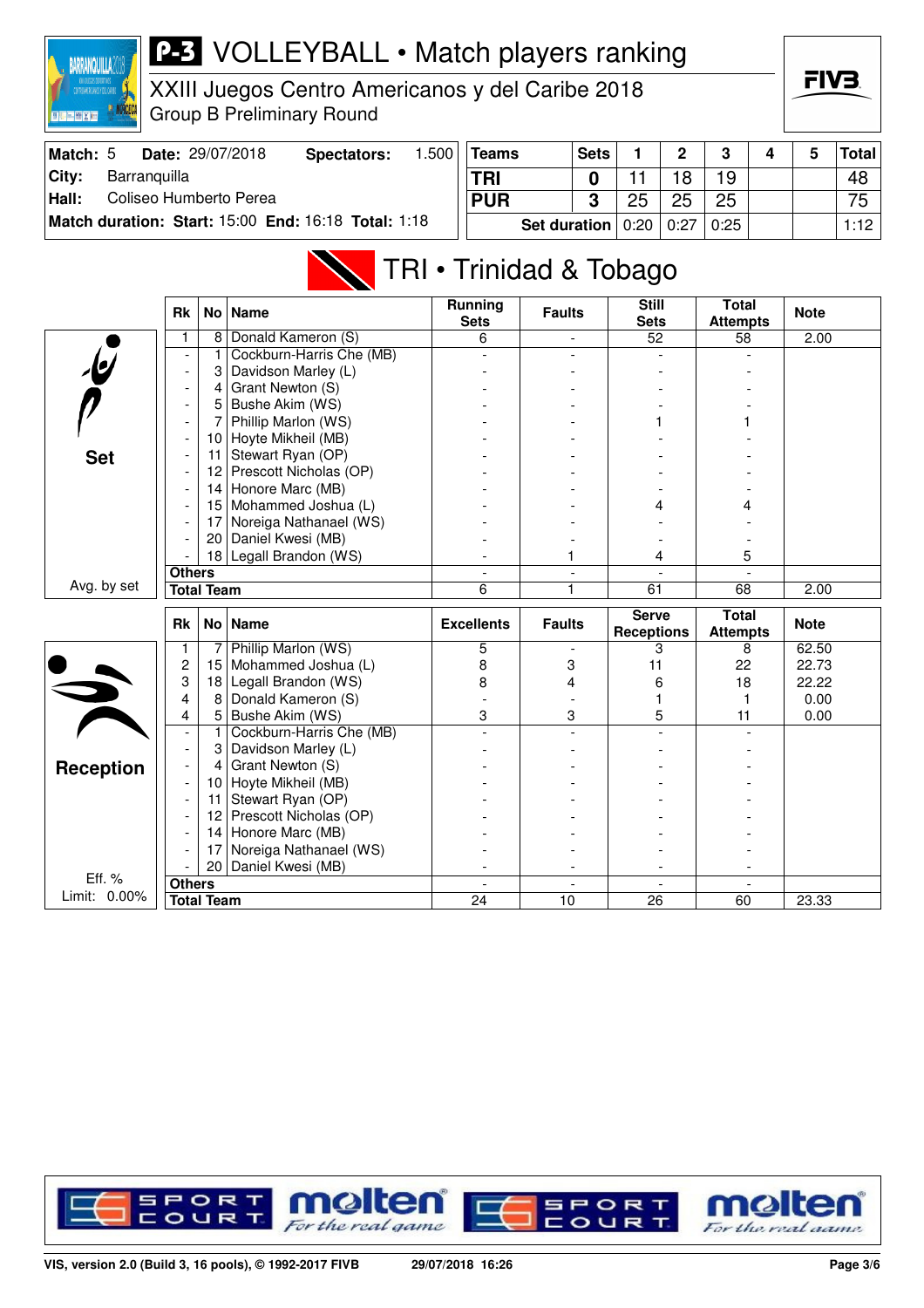| <b>P-3</b> VOLLEYBALL • Match players ranking<br><b>BARRANQUILLA</b><br>XXIII Juegos Centro Americanos y del Caribe 2018 |                                  |                   |                                                     |  |                          |                     |             |                 |                |                                 | FIV3. |                |              |
|--------------------------------------------------------------------------------------------------------------------------|----------------------------------|-------------------|-----------------------------------------------------|--|--------------------------|---------------------|-------------|-----------------|----------------|---------------------------------|-------|----------------|--------------|
| STEDAMERICANOS Y DEL CARRE                                                                                               |                                  |                   | <b>Group B Preliminary Round</b>                    |  |                          |                     |             |                 |                |                                 |       |                |              |
| Match: 5                                                                                                                 |                                  |                   | 1.500<br>Date: 29/07/2018<br><b>Spectators:</b>     |  | <b>Teams</b>             |                     | <b>Sets</b> | 1               | $\overline{2}$ | 3                               | 4     | 5              | <b>Total</b> |
| City:<br>Barranquilla                                                                                                    |                                  |                   |                                                     |  | <b>TRI</b>               |                     | 0           | 11              | 18             | 19                              |       |                | 48           |
| Hall:<br>Coliseo Humberto Perea                                                                                          |                                  |                   |                                                     |  | <b>PUR</b>               |                     |             | 25              | 25             | 25                              |       |                | 75           |
|                                                                                                                          |                                  |                   | Match duration: Start: 15:00 End: 16:18 Total: 1:18 |  |                          | <b>Set duration</b> | 3           | 0:20            | 0:27           | 0:25                            |       |                | 1:12         |
|                                                                                                                          |                                  |                   |                                                     |  |                          |                     |             |                 |                |                                 |       |                |              |
|                                                                                                                          |                                  |                   |                                                     |  | <b>PUR • Puerto Rico</b> |                     |             |                 |                |                                 |       |                |              |
|                                                                                                                          | <b>Rk</b>                        | No <sub>1</sub>   | <b>Name</b>                                         |  | <b>Spikes</b>            | <b>Faults</b>       |             | <b>Shots</b>    |                | <b>Total</b><br><b>Attempts</b> |       | <b>Note</b>    |              |
|                                                                                                                          | 1                                | 11                | Torres Maurice (OP)                                 |  | 4                        |                     |             |                 | 2              | 6                               |       | 66.67          |              |
|                                                                                                                          | $\overline{c}$<br>$\overline{c}$ | -1<br>16          | Morales Steven (MB)<br>Burgos Ramon (MB)            |  | 3<br>3                   |                     |             |                 | 2<br>2         | 5<br>5                          |       | 60.00<br>60.00 |              |
|                                                                                                                          | 4                                |                   | 13 Sánchez Sequiel (WS)                             |  | 5                        |                     |             |                 | 4              | 9                               |       | 55.56          |              |
|                                                                                                                          | 5                                | 3                 | Guzman Pablo (WS)                                   |  | 6                        | 3                   |             |                 | 2              | 11                              |       | 54.55          |              |
|                                                                                                                          | 6                                |                   | 17 Colon Jessie (MB)                                |  | 3                        | 1                   |             | 2<br>7<br>6     |                | 6<br>15                         |       | 50.00          |              |
|                                                                                                                          | 7                                | 12                | Lopez Kevin (WS)                                    |  | 7                        |                     |             |                 |                |                                 |       | 46.67          |              |
| <b>Spike</b>                                                                                                             | 8                                |                   | 10 Cruz Ezequiel (OP)                               |  | 5                        |                     |             |                 |                | 12                              |       | 41.67          |              |
|                                                                                                                          | 9                                | 8                 | Rivera Eddie (WS)                                   |  | $\overline{c}$           | 1                   |             |                 | $\overline{c}$ | 5                               |       | 40.00          |              |
|                                                                                                                          |                                  |                   | 2 Goas Edgardo $(S)$                                |  |                          |                     |             |                 |                |                                 |       |                |              |
|                                                                                                                          |                                  | 4                 | Del Valle Dennis (L)                                |  |                          |                     |             |                 |                |                                 |       |                |              |
|                                                                                                                          |                                  | 6<br>15           | Perez Angel (S)<br>Rodriguez Jonathan (MB)          |  |                          |                     |             |                 |                |                                 |       |                |              |
|                                                                                                                          |                                  | 24                | Cabrera Arnel (L)                                   |  |                          |                     |             |                 |                |                                 |       |                |              |
| Succ. %                                                                                                                  | <b>Others</b>                    |                   |                                                     |  |                          |                     |             | 29              |                | $\overline{74}$                 |       |                |              |
| Limit: 0.00%                                                                                                             |                                  | <b>Total Team</b> |                                                     |  | $\overline{38}$          | 7                   |             |                 |                |                                 |       | 51.35          |              |
|                                                                                                                          |                                  |                   |                                                     |  | Kill                     |                     |             |                 |                |                                 |       |                |              |
|                                                                                                                          | Rk                               | No <sub>1</sub>   | <b>Name</b>                                         |  | <b>Blocks</b>            | <b>Faults</b>       |             | <b>Rebounds</b> |                | <b>Total</b><br><b>Attempts</b> |       | <b>Note</b>    |              |
|                                                                                                                          | $\mathbf{1}$                     |                   | 16 Burgos Ramon (MB)                                |  | 2                        | 2                   |             |                 |                | 5                               |       | 0.67           |              |
|                                                                                                                          | $\overline{c}$<br>$\overline{c}$ | 11<br>17          | Torres Maurice (OP)<br>Colon Jessie (MB)            |  | 1                        | 1<br>5              |             |                 |                | 2                               |       | 0.33<br>0.33   |              |
|                                                                                                                          |                                  | 3                 | Guzman Pablo (WS)                                   |  |                          |                     |             | 1               |                | 6                               |       |                |              |
|                                                                                                                          | $\overline{a}$                   | 4                 | Del Valle Dennis (L)                                |  |                          |                     |             |                 |                |                                 |       |                |              |
|                                                                                                                          |                                  | 8                 | Rivera Eddie (WS)                                   |  |                          |                     |             |                 |                |                                 |       |                |              |
|                                                                                                                          |                                  | 13                | Sánchez Sequiel (WS)                                |  |                          |                     |             |                 |                |                                 |       |                |              |
| <b>Block</b>                                                                                                             |                                  | 24                | Cabrera Arnel (L)                                   |  |                          |                     |             |                 |                |                                 |       |                |              |
|                                                                                                                          |                                  | 12                | Lopez Kevin (WS)                                    |  |                          | 1                   |             |                 | 2              | 3                               |       |                |              |
|                                                                                                                          |                                  | 15                | Rodriguez Jonathan (MB)                             |  |                          | 1                   |             |                 | $\overline{c}$ | 3                               |       |                |              |
|                                                                                                                          |                                  | 2                 | Goas Edgardo (S)                                    |  |                          | 2                   |             |                 |                | 3                               |       |                |              |
|                                                                                                                          |                                  |                   | 10 Cruz Ezequiel (OP)                               |  |                          | 2                   |             |                 |                | 3                               |       |                |              |
|                                                                                                                          |                                  | 6                 | Morales Steven (MB)<br>Perez Angel (S)              |  |                          | 4                   |             |                 |                | 5                               |       |                |              |
|                                                                                                                          | <b>Others</b>                    |                   |                                                     |  |                          | 1                   |             |                 |                |                                 |       |                |              |
| Avg. by set                                                                                                              |                                  | <b>Total Team</b> |                                                     |  | 4                        | 19                  |             | 10              |                | 33                              |       | 1.33           |              |
|                                                                                                                          |                                  |                   |                                                     |  |                          |                     |             |                 |                |                                 |       |                |              |

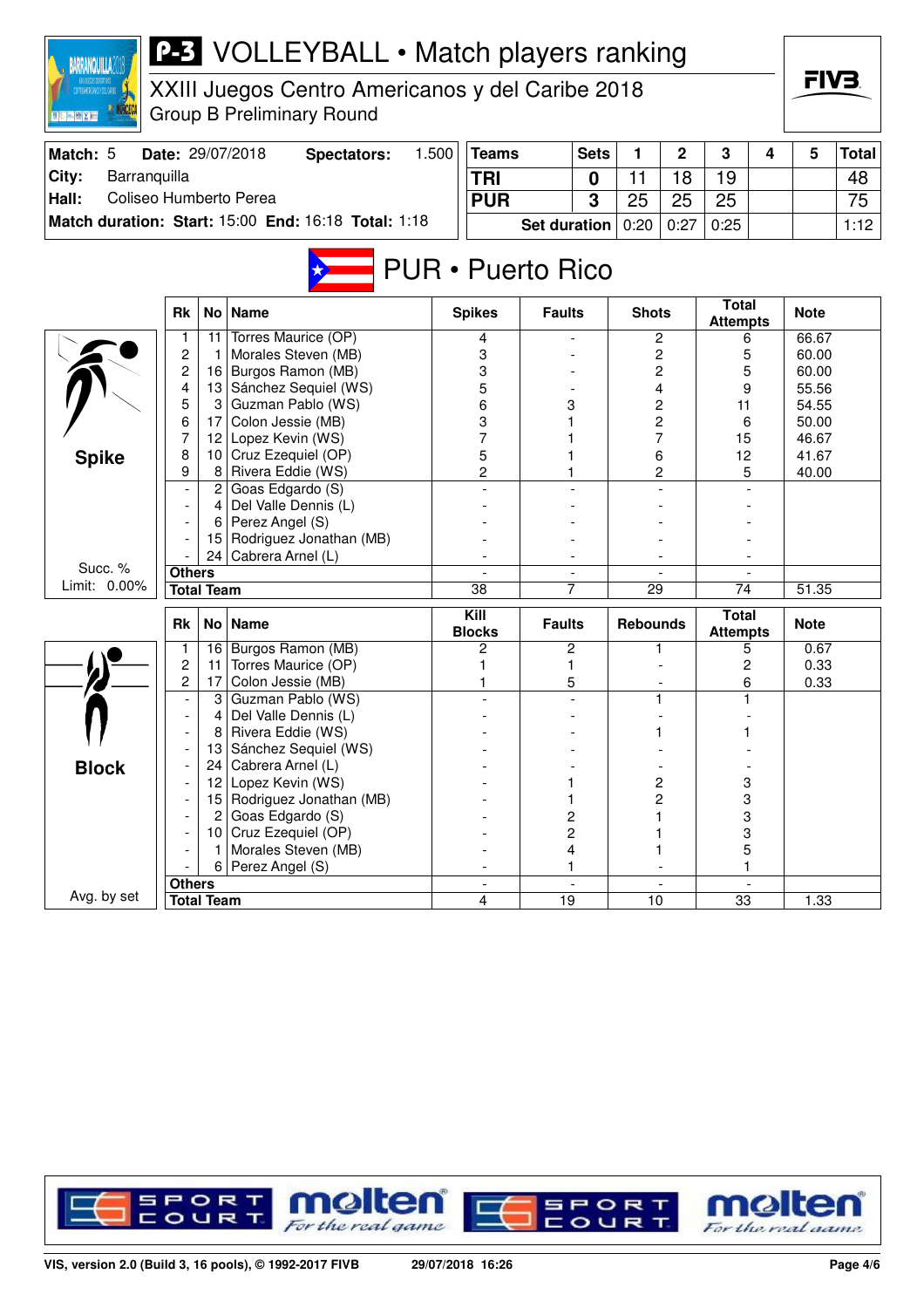| <b>BARRANQUILLA20</b>           | <b>P-3</b> VOLLEYBALL • Match players ranking |                                    |                                                     |       |                          |                     |                          |                             |                          |                                 |   |              |              |
|---------------------------------|-----------------------------------------------|------------------------------------|-----------------------------------------------------|-------|--------------------------|---------------------|--------------------------|-----------------------------|--------------------------|---------------------------------|---|--------------|--------------|
| ENTROANERICANOS Y DEL CARNE     |                                               |                                    | XXIII Juegos Centro Americanos y del Caribe 2018    |       |                          |                     |                          |                             |                          |                                 |   | FIV3.        |              |
| 图 R. [m.] [69] X [m]            |                                               |                                    | <b>Group B Preliminary Round</b>                    |       |                          |                     |                          |                             |                          |                                 |   |              |              |
| Match: 5                        |                                               |                                    | Date: 29/07/2018<br><b>Spectators:</b>              | 1.500 | <b>Teams</b>             |                     | <b>Sets</b>              | 1                           | $\overline{2}$           | 3                               | 4 | 5            | <b>Total</b> |
| City:<br>Barranquilla           |                                               |                                    |                                                     |       | <b>TRI</b>               |                     | 0                        | 11                          | 18                       | 19                              |   |              | 48           |
| Coliseo Humberto Perea<br>Hall: |                                               |                                    |                                                     |       | <b>PUR</b>               |                     | 3                        | 25                          | 25                       | 25                              |   |              | 75           |
|                                 |                                               |                                    | Match duration: Start: 15:00 End: 16:18 Total: 1:18 |       |                          | <b>Set duration</b> |                          | 0:20                        | 0:27                     | 0:25                            |   |              | 1:12         |
|                                 |                                               |                                    |                                                     |       | <b>PUR</b> • Puerto Rico |                     |                          |                             |                          |                                 |   |              |              |
|                                 | <b>Rk</b>                                     |                                    | No   Name                                           |       | Aces                     | <b>Faults</b>       |                          | <b>Serve</b><br><b>Hits</b> |                          | <b>Total</b><br><b>Attempts</b> |   | <b>Note</b>  |              |
|                                 | $\mathbf{1}$                                  |                                    | 8 Rivera Eddie (WS)                                 |       | 4                        |                     |                          |                             | 4                        | 8                               |   | 1.33         |              |
|                                 | $\overline{c}$<br>3                           | 3<br>1                             | Guzman Pablo (WS)<br>Morales Steven (MB)            |       | 3                        | 3<br>2              |                          | 10<br>4                     |                          | 16<br>7                         |   | 1.00<br>0.33 |              |
|                                 | 3                                             |                                    | 13 Sánchez Sequiel (WS)                             |       |                          | 1                   |                          |                             |                          | 3                               |   | 0.33         |              |
|                                 |                                               | Goas Edgardo (S)<br>$\overline{c}$ |                                                     |       |                          |                     |                          | 11                          |                          | $\overline{11}$                 |   |              |              |
|                                 |                                               | 4                                  | Del Valle Dennis (L)                                |       |                          |                     |                          |                             |                          |                                 |   |              |              |
|                                 |                                               |                                    | 15   Rodriguez Jonathan (MB)                        |       |                          |                     |                          | 1                           |                          | 1                               |   |              |              |
| <b>Serve</b>                    |                                               | 16<br>17                           | Burgos Ramon (MB)<br>Colon Jessie (MB)              |       |                          |                     |                          | $\overline{c}$              | 7                        | 2<br>7                          |   |              |              |
|                                 |                                               |                                    | 24   Cabrera Arnel (L)                              |       |                          |                     |                          |                             |                          |                                 |   |              |              |
|                                 |                                               | 11                                 | Torres Maurice (OP)                                 |       |                          | 1                   |                          |                             | 4                        | 5                               |   |              |              |
|                                 |                                               | Perez Angel (S)<br>6               |                                                     |       |                          | 1                   |                          | 3                           |                          | 4                               |   |              |              |
|                                 |                                               | 12                                 | Lopez Kevin (WS)                                    |       |                          | 2                   |                          | 4                           |                          | 6                               |   |              |              |
|                                 |                                               |                                    | 10 Cruz Ezequiel (OP)                               |       |                          | $\overline{c}$      |                          |                             |                          | 3                               |   |              |              |
| Avg. by set                     | <b>Others</b>                                 | <b>Total Team</b>                  |                                                     |       | 9                        | $\overline{12}$     |                          | 52                          |                          | $\overline{73}$                 |   | 3.00         |              |
|                                 |                                               |                                    |                                                     |       |                          |                     |                          |                             |                          |                                 |   |              |              |
| Team                            |                                               |                                    | Opponent errors & Team faults                       |       | 24                       |                     |                          |                             |                          | 24                              |   |              |              |
|                                 | <b>Rk</b>                                     |                                    | No   Name                                           |       | <b>Digs</b>              | <b>Faults</b>       |                          | <b>Receptions</b>           |                          | <b>Total</b><br><b>Attempts</b> |   | <b>Note</b>  |              |
|                                 |                                               | 4                                  | Del Valle Dennis (L)                                |       | 8                        | 2                   |                          |                             |                          | 10                              |   | 2.67         |              |
|                                 | $\boldsymbol{2}$<br>3                         | 24                                 | Cabrera Arnel (L)<br>Guzman Pablo (WS)              |       | 4                        |                     |                          |                             |                          | 5                               |   | 1.33         |              |
|                                 | 3                                             | 3<br>11                            | Torres Maurice (OP)                                 |       | $\overline{c}$<br>2      | 1                   |                          | 1                           | 3                        | 5<br>4                          |   | 0.67<br>0.67 |              |
|                                 | 5                                             | 17                                 | Colon Jessie (MB)                                   |       |                          |                     |                          |                             | 2                        | 3                               |   | 0.33         |              |
|                                 | 5                                             | 2                                  | Goas Edgardo (S)                                    |       |                          | 1                   |                          |                             | 3                        | 5                               |   | 0.33         |              |
|                                 | 5                                             | 10 <sup>1</sup>                    | Cruz Ezequiel (OP)                                  |       |                          | 1                   |                          |                             | $\overline{c}$           | 4                               |   | 0.33         |              |
| <b>Dig</b>                      | 5                                             |                                    | 12 Lopez Kevin (WS)                                 |       |                          | $\overline{c}$      |                          |                             | 4                        | 7                               |   | 0.33         |              |
|                                 |                                               | 1.                                 | Morales Steven (MB)                                 |       |                          |                     |                          |                             | 2                        | $\overline{2}$                  |   |              |              |
|                                 |                                               | 13                                 | Sánchez Sequiel (WS)                                |       |                          |                     |                          |                             | 2                        | $\overline{c}$                  |   |              |              |
|                                 |                                               | 15                                 | Rodriguez Jonathan (MB)<br>16 Burgos Ramon (MB)     |       |                          |                     |                          |                             | 1                        | 1                               |   |              |              |
|                                 |                                               | 6                                  | Perez Angel (S)                                     |       |                          | 1                   |                          |                             | 1                        | $\overline{c}$                  |   |              |              |
|                                 |                                               | 8                                  | Rivera Eddie (WS)                                   |       |                          | 1                   |                          |                             |                          | $\mathbf{1}$                    |   |              |              |
|                                 | <b>Others</b>                                 |                                    |                                                     |       | $\sim$                   |                     | $\overline{\phantom{a}}$ |                             | $\overline{\phantom{a}}$ | $\overline{\phantom{a}}$        |   |              |              |
| Avg. by set                     |                                               | <b>Total Team</b>                  |                                                     |       | $\overline{20}$          | $\overline{9}$      |                          | $\overline{22}$             |                          | $\overline{51}$                 |   | 6.67         |              |